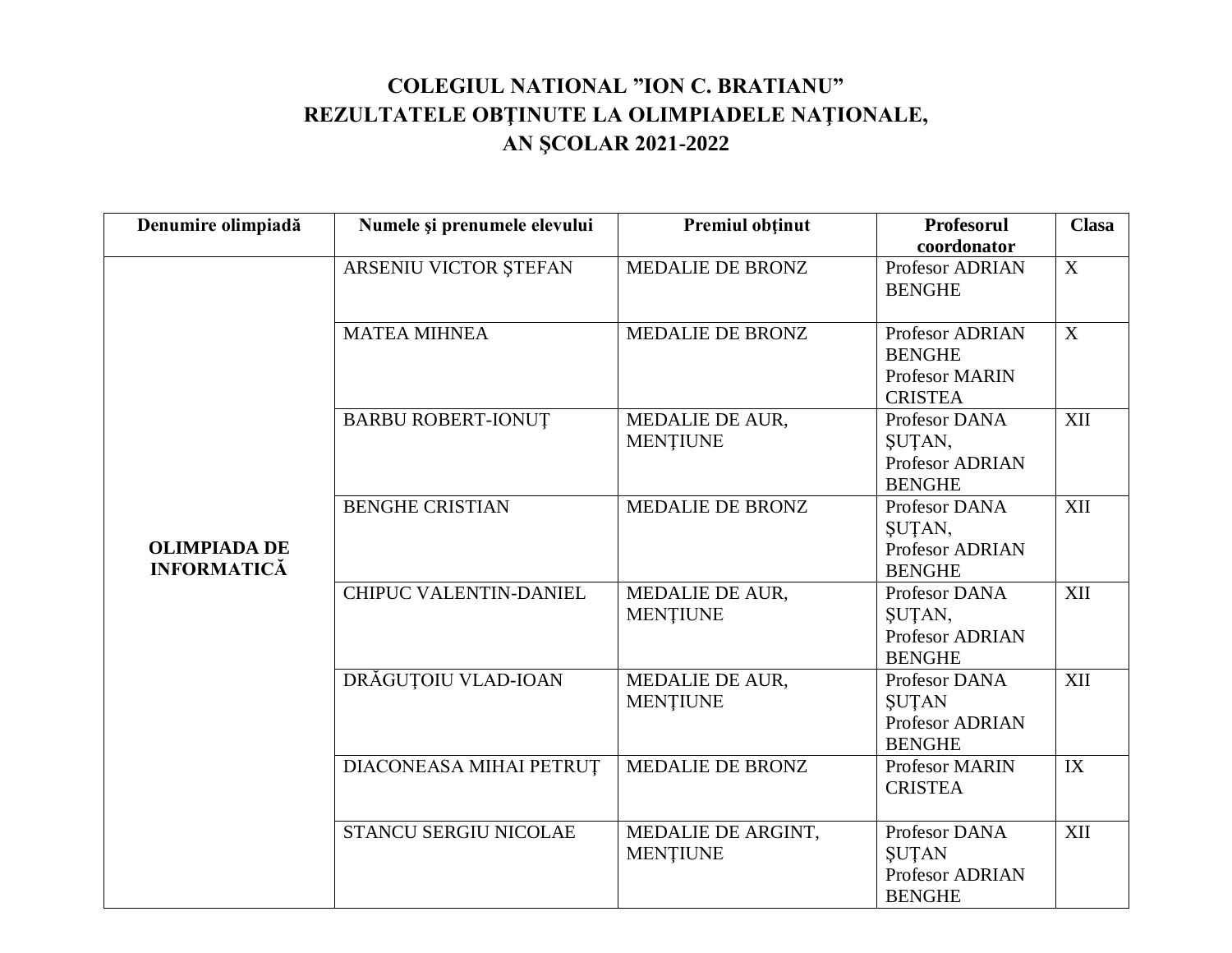|                     | BÎLĂ ALEXANDRU-MIHAI          | MEDALIE DE BRONZ SSMR                   |                                  | X                         |
|---------------------|-------------------------------|-----------------------------------------|----------------------------------|---------------------------|
|                     | BÎZGĂ-NICOLESCU CARMEN        | <b>MEDALIE DE BRONZ SSMR</b>            |                                  | IX                        |
|                     | <b>GARAIMAN ANDRES RAFAEL</b> | MENȚIUNE MEN,                           | <b>Profesor SORIN</b>            | XII                       |
| <b>OLIMPIADA DE</b> |                               | MEDALIE DE ARGINT SSMR                  | <b>ULMEANU</b>                   |                           |
| <b>MATEMATICĂ</b>   | <b>MILITARU MIHAI</b>         | <b>MEDALIE DE BRONZ SSMR</b>            |                                  | IX                        |
|                     | <b>MUŞUROI DAVID GABRIEL</b>  | <b>MEDALIE DE ONOARE</b><br><b>SSMR</b> |                                  | $\boldsymbol{\mathrm{X}}$ |
|                     | <b>GARAIMAN SAŞA MIHAI</b>    | <b>MEDALIE DE BRONZ SSMR</b>            | Profesor ELENA<br><b>TĂNĂSIE</b> | V                         |

| <b>OLIMPIADA DE LIMBA</b> | <b>BORZEA SAVYA-IOANA</b> | <b>MENTIUNE</b>         | Profesor CODRUTA       |     |
|---------------------------|---------------------------|-------------------------|------------------------|-----|
| <b>ENGLEZĂ</b>            |                           |                         | <b>GABRIELA MIHAIL</b> |     |
| <b>OLIMPIADA DE LIMBA</b> | ONEL MARA IOANA           | PREMIU SPECIAL          | Profesor TATIANA       | XI  |
| <b>FRANCEZĂ</b>           |                           |                         | <b>FLOREA</b>          |     |
| <b>OLIMPIADA DE LIMBA</b> | DĂNESCU ANA MARIA         | PREMIUL I               | Profesor MIHAELA       |     |
| <b>GERMANĂ</b>            |                           |                         | <b>TINTOACĂ</b>        |     |
| <b>OLIMPIADA DE LIMBA</b> | <b>ENACHE IRINA</b>       | <b>MEDALIE DE BRONZ</b> | Profesor               | VII |
| <b>LATINĂ</b>             |                           |                         | <b>GHEORGHITA</b>      |     |
|                           |                           |                         | <b>CUCU</b>            |     |

| <b>OLIMPIADA DE</b> | <b>DUCU MARIAN DAVID</b> | <b>MENTIUNE</b>          | <b>Profesor CARMEN</b> | X   |
|---------------------|--------------------------|--------------------------|------------------------|-----|
| <b>CHIMIE</b>       |                          |                          | <b>SCARLAT</b>         |     |
| OLIMPIADA DE FIZICĂ | ARSENIU VICTOR ȘTEFAN    | MENTIUNE MEN,            | <b>Profesor CARMEN</b> | X   |
|                     |                          | <b>MEDALIE DE ARGINT</b> | <b>MOTOESCU</b>        |     |
|                     |                          |                          |                        |     |
|                     | <b>RIZOAICA ANDREI</b>   | PREMIU SPECIAL           | Profesor               |     |
| <b>OLIMPIADA DE</b> |                          |                          | MĂDĂLINA               |     |
| <b>GEOGRAFIE</b>    |                          |                          | <b>DELAYAT</b>         |     |
|                     | <b>TOADER CONSTANTIN</b> | PREMIU SPECIAL           | Profesor IONUT         | XII |
|                     | <b>ROBERT</b>            |                          | <b>ENACHE</b>          |     |